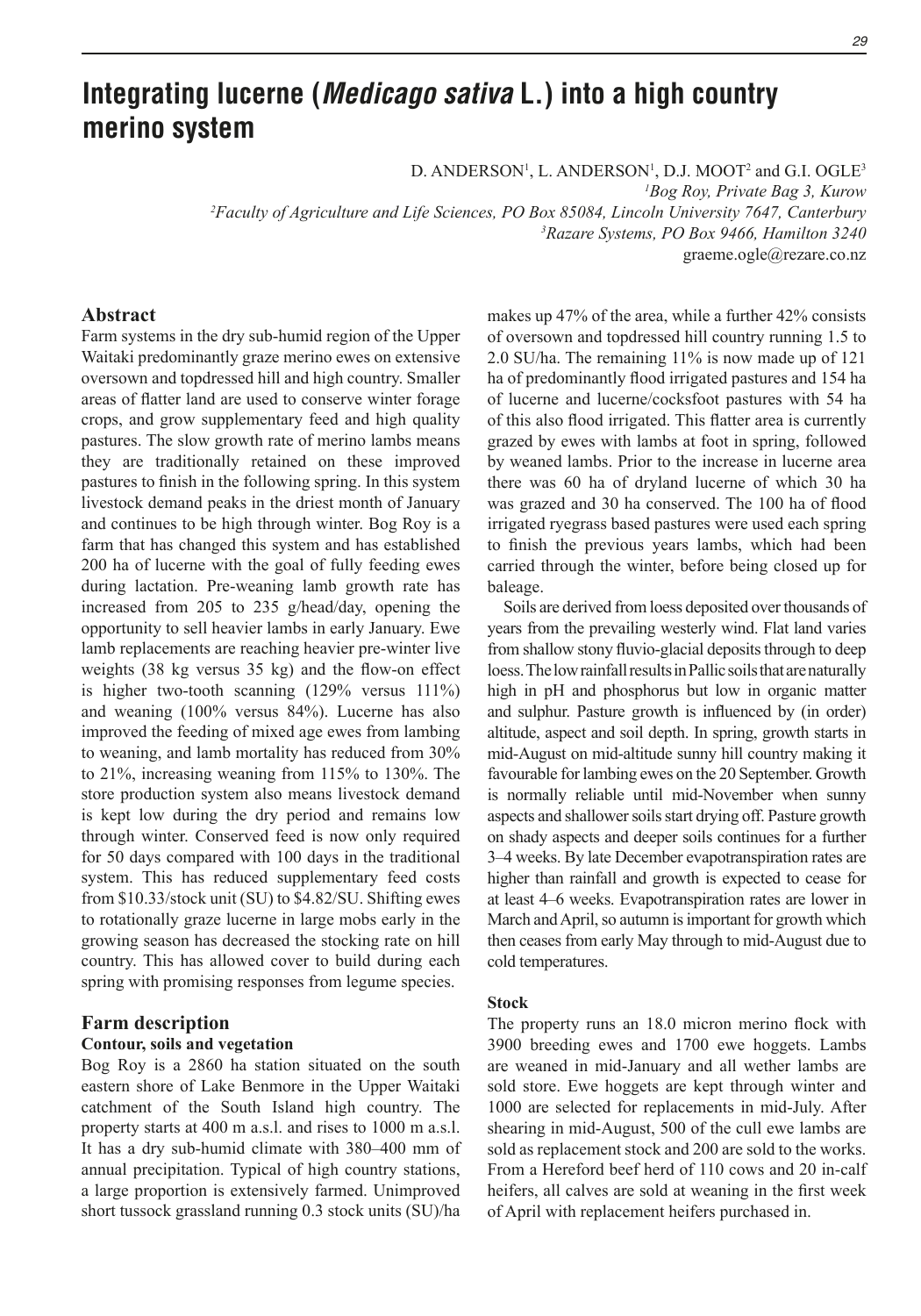#### **The motivation to change our system**

We took over ownership of Bog Roy in 2006. With the debt incurred we were intensely focussed on cashflow and profitability. Benchmarked against other merino properties, the business performed above average. This implied growing the business would not be straight forward. Also of concern was the decline in the condition of the oversown and topdressed hill country. *Hieracium pilosella* was increasing and clover, once abundant, was declining. Historically the oversown and topdressed hill was the platform for the lactating ewes from lambing to weaning.

At this time the renewal of a water consent for flood irrigation required conversion to spray irrigation and considerable capital expenditure. Initially this seemed an opportunity to grow the business by increasing the area irrigated and reduce our reliance on a variable summer. However, a detailed financial analysis showed the development might only generate sufficient added income to service the new borrowings. Beyond this, the only benefit was a gain in the capital value. To realise this value would require an exit strategy. The desire to continue rather than exit farming led to additional options being considered. This meant investigating whether per head performance of the animals could be improved via feed demand being more closely matched to feed supply, without compromising wool production.

The merino breed is characterised by a low lamb growth rate. This starts *in utero* with low lamb birth weight, a cause of high lamb mortality, and low postnatal growth leading to low weaning weights and finishing performance. Merino lambs are therefore not favoured by lamb finishers and are heavily discounted in dry years when lamb finishers prioritise heavy lambs that can be finished quickly. In contrast, the early spring market for lambs carried through winter is comparatively stable (Ogle 2009). Merino systems have adapted to this climate and market volatility by retaining the highest proportion of lambs possible within their feed supply to sell from October to December in the following year.

 We experienced a very dry season in 2010 that reinforced that the business is dominated by the summer dry and a long winter. In spring our most productive stock class, lactating ewes, were set-stocked on hill country which was declining in productivity and forage quality. Finishing hoggets grazed the most productive land followed by a short period where this high quality feed was conserved to carry the current lamb crop through the next winter. Ewes came off hill country in acceptable condition but leaving very low covers. This system was chasing every blade of grass either to finish last year's lamb crop or conserve it for winter. The hill country supporting the lactating ewes seemed unsustainable and highly variable from one year to the next.





## **Analysing the system**

We started by focussing on what we could do to align our feed supply and demand. A model of our farm using the Farmax (Version 6.5.3.05) computer program (Marshall *et al.* 1991) demonstrated the misalignment with demand and supply (Figure 1). Pasture growth, estimated from published data for lucerne and grass pastures in Otago, peaked in November while livestock demand peaked in January, our driest month. For 6 months of the year feed demand was higher than feed supply. Shifting feed into these months through making silage meant it was an expensive farm system.

An obvious opportunity for changing feed supply was irrigation. Realising irrigation development required an exit strategy, we considered dryland plants. The opportunity came from reading an article about Doug Avery (Avery *et al.* 2008) who had re-designed his drought-prone property using lucerne (*Medicago sativa*). This reinforced the simple point that lucerne was the most efficient pasture plant in converting spring soil moisture into pasture dry matter (Moot *et al.* 2008). It followed that in our 380–400 mm rainfall environment, where summer moisture is limiting, we should be maximising the use of this species.

Another pivotal experience was a study tour to South Africa where farmers were observed achieving 140% lambing from merinos, which contrasted with the New Zealand experience of 80–100%. Their systems emphasised the need to fully feed ewes throughout the year and prioritise light ewes from weaning to tupping. We started to consider how lucerne combined with a high ewe reproductive performance could help re-design our system to more closely balance feed supply and animal demand. We identified four key strategies to change;

Maximise production of high quality feed for lactation. This involved replacing all grass pastures,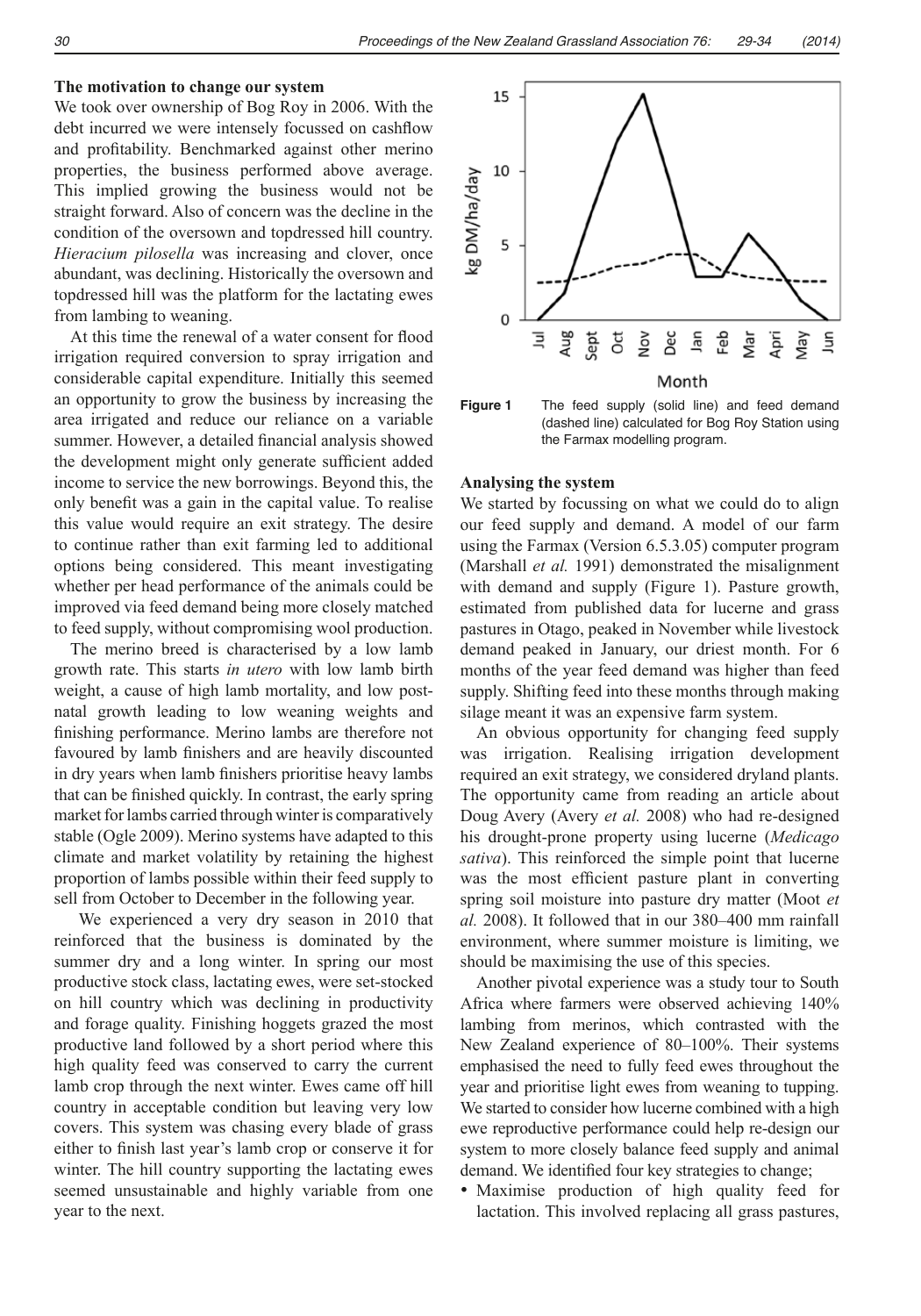including those irrigated, with lucerne. The productivity of lucerne in this environment was not fully quantified but a yield of 5.5 t dry matter/ haannually was assumed.

- Increase feed demand during the height of the growing season. This involves fully feeding ewes from the start of lambing throughout lactation on the highest quality feed. Well fed ewes in good condition are less likely to mismother and this would decrease lamb mortality. Increases in lamb growth rate can also be expected and this would achieve a higher lamb weaning weight.
- Reduce feed demand in the driest month. This involved selling surplus lambs store in January, rather than trying to grow them in summer and then carrying them through winter as we had been. Achieving higher pre-weaning lamb growth rates to increase weights at weaning to achieve a higher store lamb price and sell all but replacement ewe lambs prior to the summer dry.
- Reduce demand during winter. Weaning heavier ewes reduced the need to put condition back on for tupping. This feed would be available for priority feeding of ewe hoggets to achieve a higher liveweight before the first winter. The gain would follow through to their first mating.

We set targets which, if achieved, would generate greater profit by increasing farm revenue, through greater sale numbers at heavier weights and decreasing the cost of winter feeding (Table 1). The productivity of lucerne in this environment was not clearly understood, but a yield of 5.5 tonnes of dry matter annually was assumed.

**Table 1** The performance of the historic system, three year targets for the new lucerne based system set in 2010/2011 and the actual performance after 3 years as measured in 2013/14 at Bog Roy station.

|                              | <b>Historic</b><br>(Pre 2010) | Year 3<br>(target) | Year 3<br>(actual) |
|------------------------------|-------------------------------|--------------------|--------------------|
| <b>Young stock</b>           |                               |                    |                    |
| Ewe lamb weight May (kg)     | 35                            | 37                 | 38                 |
| Two-tooth scanning (%)       | 111                           | 115                | 129                |
| Two-tooth weaning (%)        | 84.0                          | 92.0               | 100                |
| Two-tooth lamb mortality (%) | 24                            | 20                 | 22                 |
| Mixed age ewes               |                               |                    |                    |
| Tupping weight (kg)          | 57                            | 60                 | 59.5               |
| Ewe scanning $(\%)$          | 165                           | 165                | 165                |
| Ewe weaning $(\%)$           | 115                           | 125                | 130                |
| Ewe lamb mortality (%)       | 30                            | 25                 | 21                 |
| Lamb weaning weight (kg)     | 27                            | 29                 | 29                 |
| Lamb growth rate (g/hd/day)  | 205                           | 235                | 235                |

## **Making the transition**

Bog Roy started the process by seeking assistance from Professor Derrick Moot. After the third year of making changes, the New Zealand Merino Company PGP commenced and it provided funding to expand the monitoring work that Lincoln University had initiated. This involved cutting pasture cages of lucerne on a monthly basis to generate data to compare the production from unimproved and improved pastures and to compare dryland lucerne with irrigated pastures and lucerne-grass mixes. The cut samples were sent to Lincoln University for oven drying and data analysis. At the same time the pre- and post-grazing heights of each lucerne paddock were recorded when stock were moved into and out of a paddock. At the end of the season these data were also sent to Lincoln University to analyse the amount of herbage produced and consumed from each paddock.

The initial transition started in a modular fashion with a block chosen that could be subdivided into six paddocks. This provided a system where a mob could be introduced at lambing and rotationally grazed until weaning. Doug Avery's experience highlighted the value of contour planting lucerne. This meant planting lucerne in paddocks that had a mix of valley basins that could be established into lucerne while leaving steeper or unfavourable areas undeveloped. These paddocks provide necessary stock shelter and ewes can be offered both high quality lucerne and grasses that balance their diet. Thus, the deeper soils are planted in lucerne and the shallower soils left with resident vegetation to provide other ecological services, such as shelter for new born lambs, increased biodiversity and visually appealing landscape farming.

Lucerne is established after two or more years in a fodder crop. During this period weeds can be targeted for control and any thatch of resident vegetation broken down through repeated hoof damage when break feeding the crop. The number of years in fodder crops will depend on how well these weeds have been eliminated. Ryecorn (*Secale cereale*) is used because it does not depend on rainfall during summer. Land is sprayed with a broad spectrum herbicide such as glyphosate in spring while there is still available soil moisture and this is conserved for planting in January. Weed control during this period with glyphosate provides the cheapest and most effective means of weed elimination for the lucerne stand. During this summer fallow any emerging weeds are sprayed, again to conserve moisture but also to eliminate resident vegetation. Ryecorn is an important component in the lucerne system because it provides feed in the winter months when lucerne is dormant from May to September.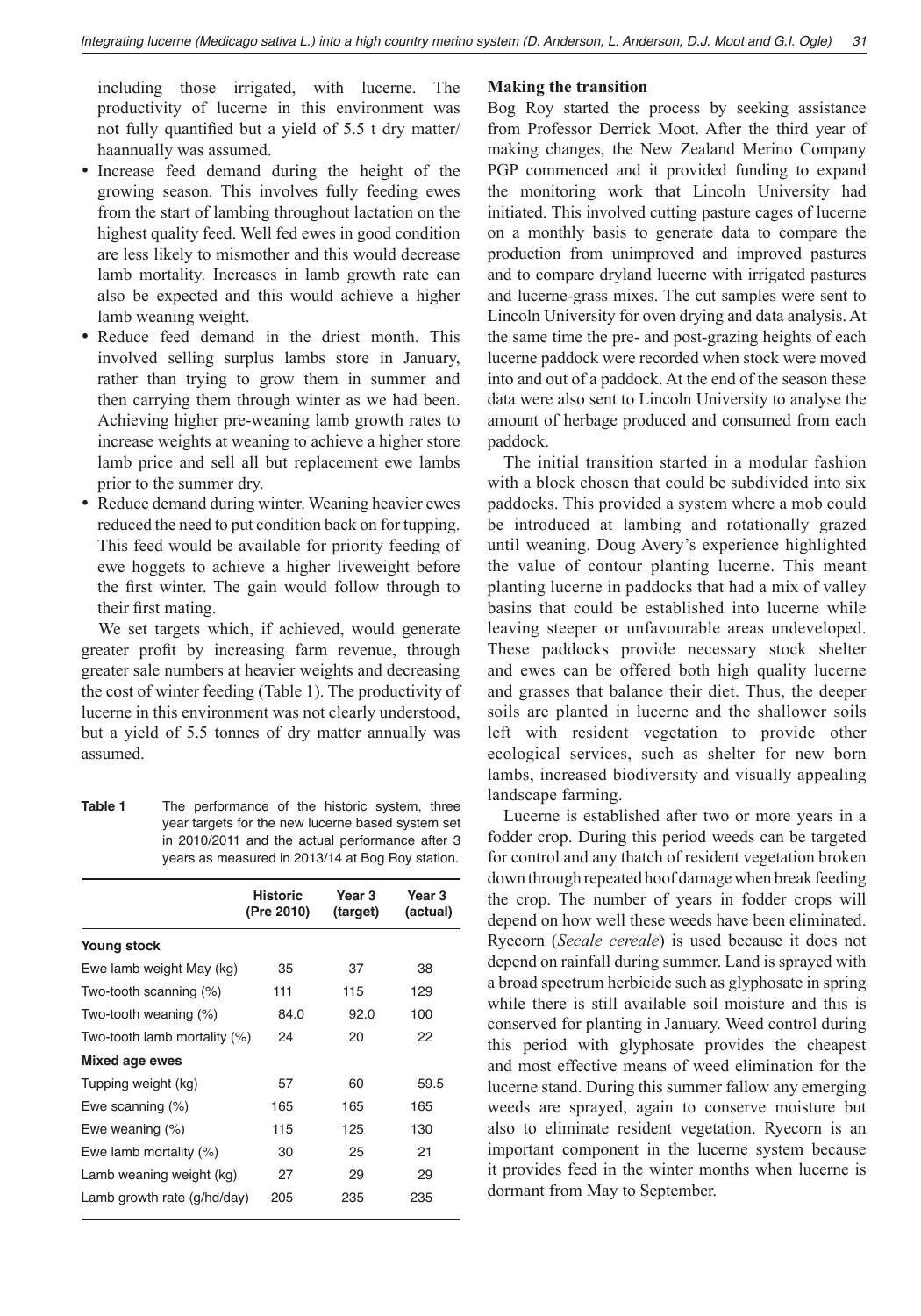

**Figure 2** The annual average dry matter production measured from monthly cuts for the 2011/12, 2012/13 and 2013/14 seasons for irrigated lucerne, dryland lucerne, dryland lucerne and cocksfoot mix and from undeveloped native. The growth season is divided into three periods: August-November, Dec-January and Feb-May, respectively.

### **Managing the lucerne system**

Lucerne is managed in the following phases. In the lactation phase ewes are scanned into singles and twins and foetal aged into early, mid and late lambers. Ewes carrying twins were the priority for lucerne, because with two lambs they have the greatest revenue potential. Foetal aging gives the ability to progressively set stock each lucerne block (for about 4 weeks at 7 ewes/ha) when it is ready; a minimum of 15–20 cm in height. At the end of lambing, ewes start a rotation with a maximum of 10 days in each paddock and a minimum of 30 days before returning. If the pre-graze height of a lucerne paddock gets above 45 cm it is dropped out of the rotation and either cut or grazed with another mob. Conversely, if it gets too short (less than 25 cm) another paddock is added to the rotation to ensure we are not opening up the lucerne canopy which would allow perennial weeds like couch (*Elymus repens*), yarrow (*Achillea millefolium*) and dandelion (*Taraxacum officinale*) to establish during the set stocking period.

In the post-weaning phase in early January the aim is to allow lucerne 4 to 6 weeks to flower and replenish root reserves (Moot *et al*. 2003). Ewes are condition scored with those above 3 grazed on the hill while those below are grazed around the flowering lucerne. Our aim is to have all ewes at a condition score of 3 or higher by tupping. Through winter we maintain ewe condition score, particularly for twin-bearing ewes. From autumn ryecorn is fed, supplying most of our winter supplements through to late autumn–early winter. After



**Figure 3** Pre- and post-grazing DM for three paddocks throughout the 2012-13 season detailing the mob shift history.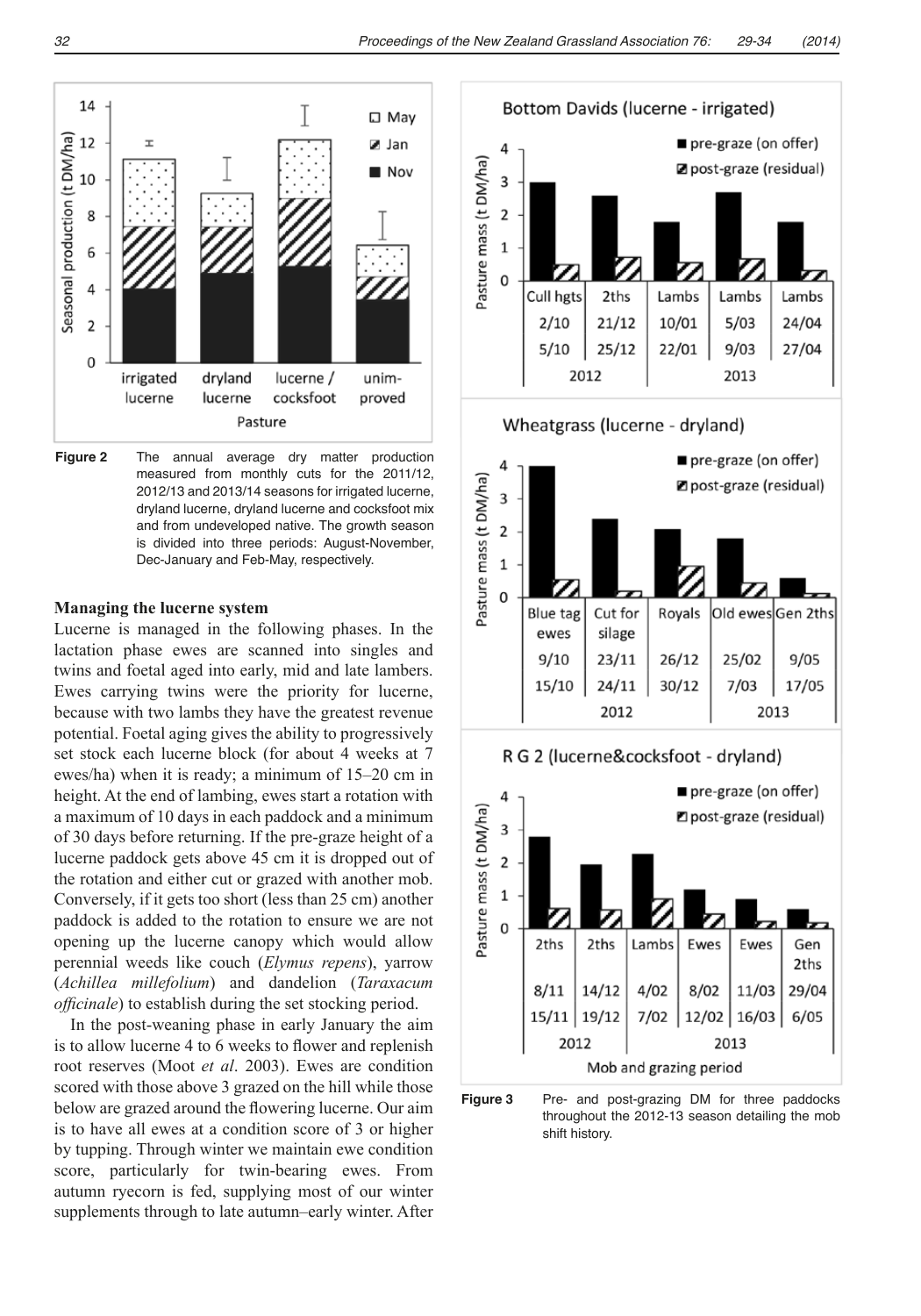this we use silage to fill the gap until ryecorn starts growing again in early August.

# **Results and discussion**

The assistance we received was critical in giving us confidence to rapidly scale up the lucerne system. The pasture dry matter measurements showed how productive lucerne was (Figure 2). The dryland lucerne, irrigated lucerne and lucerne and cocksfoot produced 8.8, 10.5 and 11.5 tonnes of dry matter per hectare per year (t DM/ha/yr), respectively. This compared with 6 t DM/ha/yr from oversown and topdressed areas (Figure 2).

As more blocks were developed the majority of twin ewes could be run on lucerne. With rotational grazing the recovery of paddocks can be seen more clearly, and the time of shift targeted for about 3.5 t DM/ha, or 40 cm height, on entry (Figure 3). This allows forward planning if recovery rates are faster or slower than expected. Fast recovery means more ewes and lambs can be introduced to the system. Equally, if spring rainfall or temperatures are below average the slower regrowth can be targeted to the mobs that most need it. This also gives an early warning if a feed deficit is developing due to dry conditions.

Another benefit has been that our native top dressed hill country areas have become progressively destocked during October. Over the past 3 years destocking these hill areas during the growing seasons has seen an estimated increase in legume content of 50%. Initially, haresfoot trefoil (*Trifolium arvense*) covered the hills, but now there are a number of clovers including white clover (*T. repens*) and striated clover (*T. striatum*) with a noticeable reduction in *H. pilosella*. This has encouraged us to increase fencing and subdivision to establish an effective rotational grazing regime. With extra spring growth over a large area a buffer is created that can be used in summer to maintain ewes at a time when we traditionally had low covers and were in danger of overgrazing the hill areas.

Table 1 shows how livestock production in the 2013/14 season compares against our historical performance and the 3-year goal we targeted for this new system. Ewe hoggets are exceeding the new 1 May live weight target (38 kg versus 37 kg, respectively). This has flowed through to two-tooth performance. Scanning has improved from 111% historically to 129%, and weaning has improved from 84% to 100%. This means lamb mortality (scanning to weaning) has reduced from 24% historically to 22%. Mixed age ewes were already scanning well (165%), and while this has not changed, lamb mortality has decreased from 30% to 21%. We attribute this reduction to ewes being in improved condition and well-fed from the start of lambing. An important component in the new system



has been achieving higher lamb growth rates (birth to weaning) during lactation which have increased from 205 to 235 g/hd/d averaged across all lambs. This means we are now weaning heavier lambs that are favourable for the store market. Figure 4 shows the total weight of weaned lamb has increase by 18% from an 8% increase in the number of mated ewes. Clean wool weights have been consistent at 3.4 kg/hd for mixed aged ewes but increased from 2.0 to 2.6 kg/hd for the hoggets. We expect the higher performance from young stock will increase adult stock performance in future.

The combination of selling surplus lambs as store, the ryecorn crops used for lucerne development and renewal, and the improvement in the feed wedge on our hill have reduced our feeding out period from 100 to 50 days. Supplements are no longer fed to cattle as there is normally sufficient feed left to clean up on the hill. In 2010 we spent \$10.33/SU on supplementary feeding and this has reduced to \$4.82/SU in 2013.

# **Conclusions**

In our dry environment lucerne provides the most efficient means of converting soil moisture into forage. The quality of lucerne enables high livestock growth rates in spring and early summer. This makes it possible for us to produce heavy lambs at weaning, which opens the opportunity for a store production system. We have shifted away from a system that produced light lambs that must be kept a further 10 months, 4 of these having negligible pasture growth. We have created a system that matches the biophysical components of our environment. This alignment has had other benefits. Feeding stock well has increased young ewe performance and reduced overall lamb losses, improving reproductive efficiency. It has also reduced our dependence on dry hill country during spring and summer. This has allowed a de-stocking period conducive to annual clovers and building cover